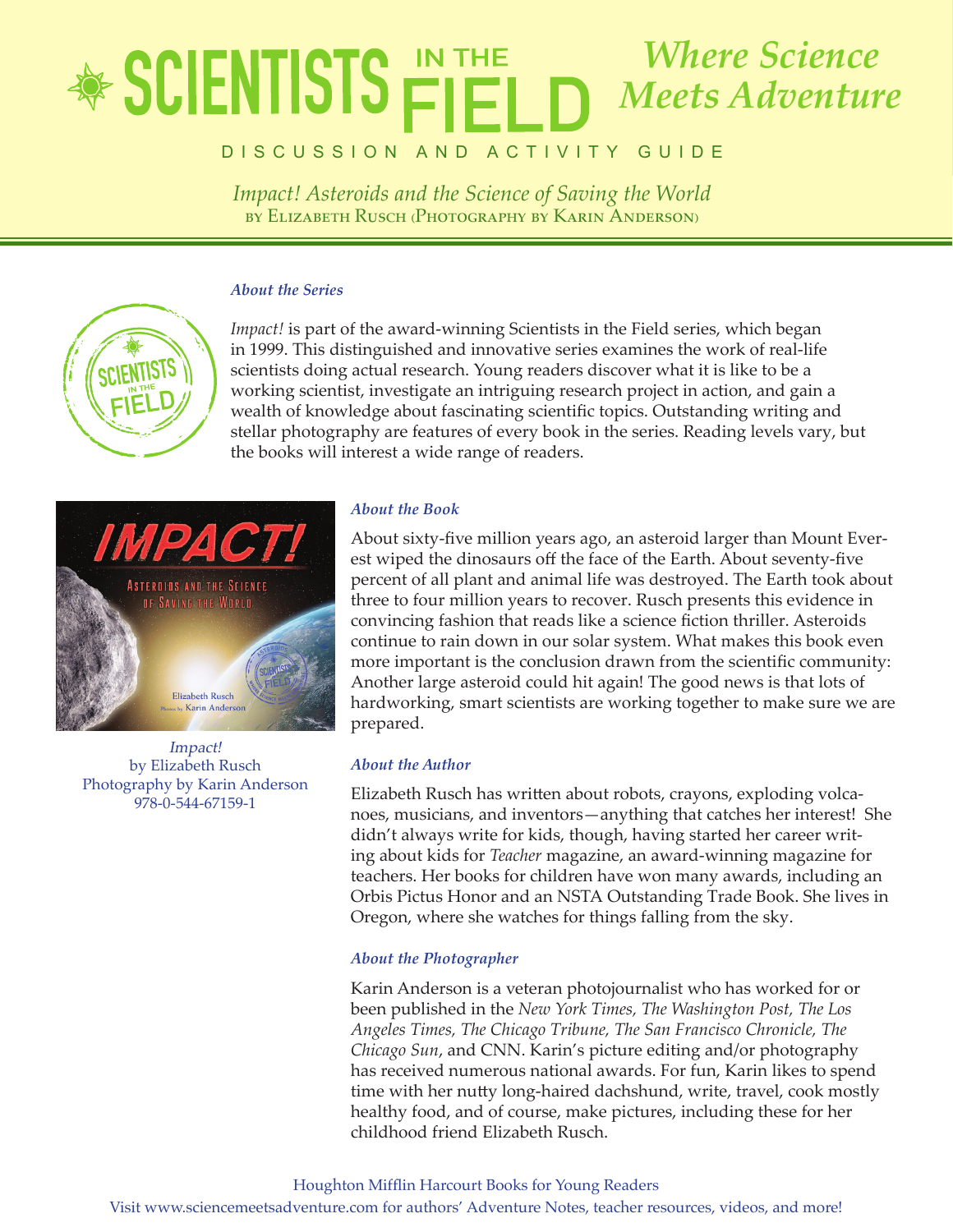*Impact! Asteroids and the Science of Saving the World* by Elizabeth Rusch (Photography by Karin Anderson)

## *Pre-Reading Activities*

Brainstorm a list of all the things that could fall from the sky and the risks to students related to these items. What happens, for example, to that bullet shot into the sky to celebrate Independence Day? Review terminal velocity and how it is influenced by size, shape, and mass.

Get a plastic bowl and fill it halfway with water. Drop a golf ball, a tennis ball, and other items into the bowl from various measured heights. Have students predict how much water will be lost. Change the shapes and sizes and mass. Change just one variable. For example, change the shape without changing the size or the mass. Or have two objects exactly the same size and shape, but have one that is much heavier. Can an object dropped be larger and not have much water spilled out, compared to a smaller object? Can an object be very small and cause much more of a splash?

Make a catalog of items seen in the night sky. Use telescopes or binoculars, if available. Make a picture dictionary, flashcards, an online guide, etc., of the differences between stars, planets, moons, comets, meteors, and other items. Include constellations and other astronomy terms. Review basic concepts such as orbits, rotation, gravity, atmosphere, and equinox.

What do students know about geology? Show the class various types of rocks, including the same rocks in different sizes and shapes. Make sure to show igneous, metamorphic, and sedimentary rocks. Have students guess where the rocks are most abundant. It will be helpful to discuss how layers of rock correspond to different times—the oldest rocks are on the bottom, for the most part, unless the land has been uplifited. Have students go out and collect as many different types of rocks as they can find and bring them in. Have students sort them as well as they can and write down the attributes used. This website has a guide for students learning to sort rocks: www.skidmore.edu/~jthomas/ fairlysimpleexercises/rockid.html.

When knowledge becomes accepted truth, people have a tendency to merely accept it without much comment or thought. Examine what students believe is the reason why dinosaurs went extinct.

## *Discussion Questions*

What do you predict the public response will be to the evidence that we could be hit by an asteroid? What is the role of science in confronting skepticism about science exploration? What should the government's response be in terms of asteroid research? When does science demand perfection and when does science ask us to take bold risks?

What do we need to do as a country to make sure that the average citizen has a better understanding of why we need to act now on a problem that is, perhaps, hundreds of years away? One of the main thrusts of this book is using information to make sure we do not become complacent and taking the necessary steps now to be safe later. This need to use information as the basis for action, however, is balanced against the harm that one may cause by overstating the problem. What should the government do to sell its citizens on the need to continue funding this research?

NASA knows about 13,000 asteroids and estimates this is about 2 percent of the total. Should we be worried? Does it make a difference that we do not yet have a way to change the trajectory of an asteroid or to destroy one in space? Brainstorm a list of social problems such as world hunger. With many other competing problems, how much of a priority should we give to researching asteroids?

The Chelyabinsk asteroid was as tall as a six-story building. It made a 20-foot wide hole through the ice of a frozen lake in Siberia. What would it have done if it hit land instead of a lake? If it had hit water instead of ice? Note this asteroid caused roofs to collapse more than 50 miles (80 km) away.

Asteroids could strike anywhere on the planet. How important and how likely is global cooperation in ensuring the safety of the entire planet? What happens if one country does not agree with the majority of the world's scientific community? How should international disputes be handled?

This book has links in the back matter for tracking asteroids. Will you track asteroids even if your teacher

#### Houghton Mifflin Harcourt Books for Young Readers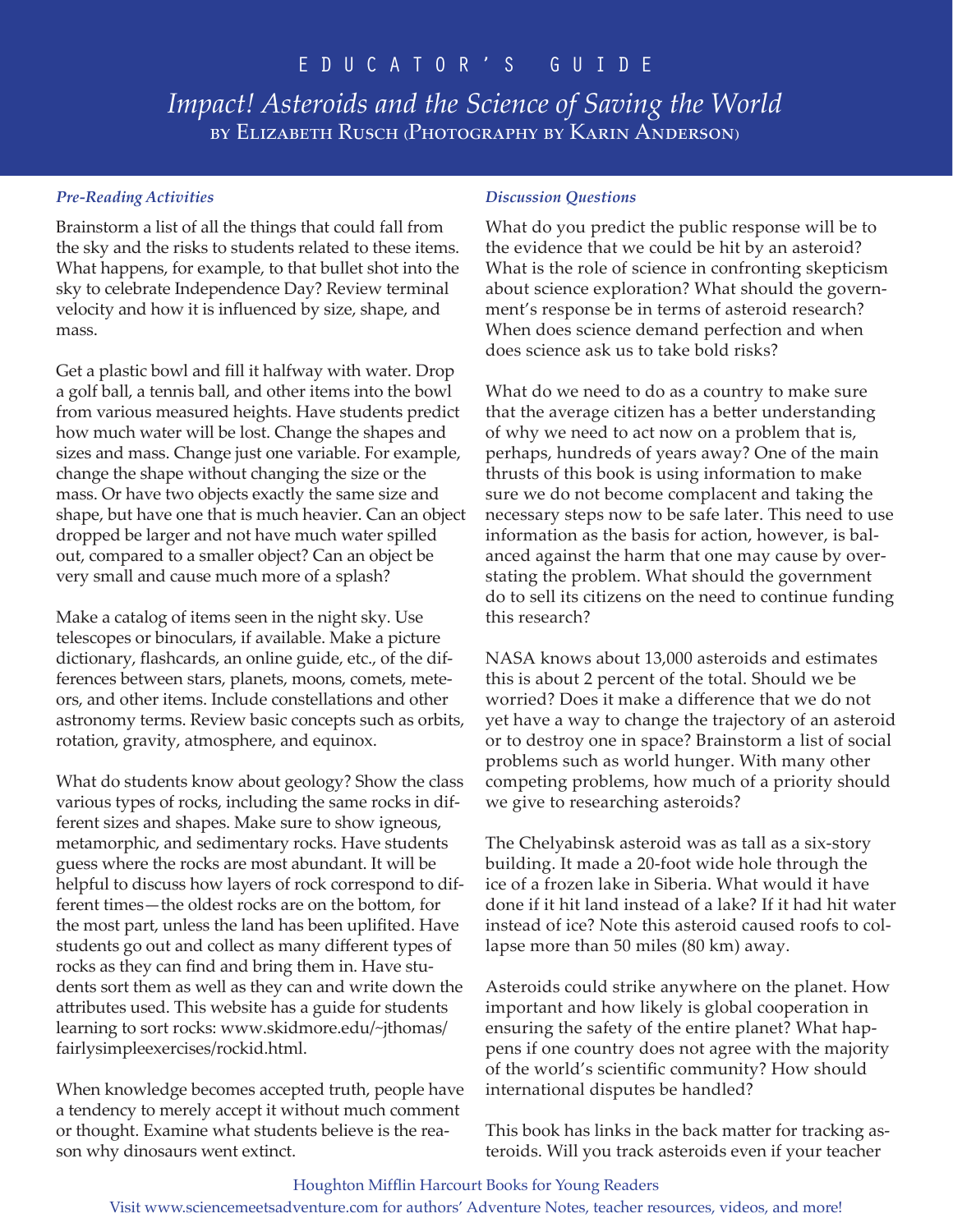# *Impact! Asteroids and the Science of Saving the World* by Elizabeth Rusch (Photography by Karin Anderson)

or school does not require you to do so? If not, what could this book have done, if anything, to make it more likely that you would? How do nonfiction authors attract your attention to subjects that may not be your favorites?

On page 6, the author speaks of the view of space and asteroid belts from a Hollywood perspective and compares that to the actual information of this same space. Not surprisingly, they are very different. Does the entertainment industry do the scientific community a disservice in the way it depicts science?

## *Applying and Extending Our Knowledge*

Sometimes with informational books we get so caught up with the information, we forget to notice the superb writing, photographs, and book layout! Informational books must address the who, where, when, what, and why; award-winning books must grab our attention and make us turn to the next page. Read the first chapter one more time.

- Does the author grab your attention while answering these questions? Why or why not?
- Make a list of the verbs and adjectives used in these pages. What other choices did the author have? Evaluate the choices Rusch makes. Does she answer the questions of who the subject is, where we should look, when the action transpires, what the problem is, and why she is writing about it? Keep this in mind while reading. Look at some of your own writing and ask about steps you could have taken to make it more interesting to read without inventing information.
- Find a favorite piece of fiction and compare the first seven pages of that book to the first seven pages here. What things are similar? How do they differ? Create a Venn diagram or report orally on the similarities and differences.
- The Russian teacher, unsure of what is happening, yells to the students to "Duck and cover!" (p. 1). How does this phrase set the mood of the book? Ask your grandparents or older adults about this phrase and report back. Record the range of responses. Do a search using this term and compare with the oral responses of the various people that responded.
- Look at the cover, endpapers, title page, and all the illustrations up to the end of the first chapter. Note the colors, page layout, background colors, font colors, page design, and other details. Each photograph and design choice was intentional. Write about what you think the publisher was trying to accomplish with book size, cover image, photograph size, fonts, endpapers, colors, and other choices. How successful were these choices? Are there choices that you would have made differently? Explain how effectively the photography works with the text, including a rationale for any changes you would have made.
- Show students other books in the Scientist the Field series and have a discussion about branding so that readers instantly identify a book as part of a series.

## *Common Core Connections*

CCSS.ELA-Literacy.RH.6-8.7 Integrate visual information (e.g., in charts, graphs, photographs, videos, or maps) with other information in print and digital texts.

CCSS.ELA-Literacy.W.7.7 Conduct short research projects to answer a question, drawing on several sources and generating additional related, focused questions for further research and investigation.

CCSS.ELA-Literacy.W.6.2 Write informative/explanatory texts to examine a topic and convey ideas, concepts, and information through the selection, organization, and analysis of relevant content.

CCSS.ELA-Literacy.W.6.1(a-d) Write arguments to support claims with clear reasons and relevant evidence.

CCSS.ELA-Literacy.RI.6.1 Cite textual evidence to support analysis of what the text says explicitly as well as inferences drawn from the text.

CCSS.ELA-Literacy.RI.6.2 Determine a central idea of a text and how it is conveyed through particular details; provide a summary of the text distinct from personal opinions or judgments.

CCSS.ELA-Literacy.RI.6.4 Determine the meaning of words and phrases as they are used in a text, including figurative, connotative, and technical meanings.

CCSS.ELA-Literacy.RI.6.5 Analyze how a particular sentence, paragraph, chapter, or section fits into the overall structure of a text and contributes to the development of the ideas.

CCSS.ELA-Literacy.RI.6.6 Determine an author's point of view in a text and explain how it is conveyed in the text.

## Houghton Mifflin Harcourt Books for Young Readers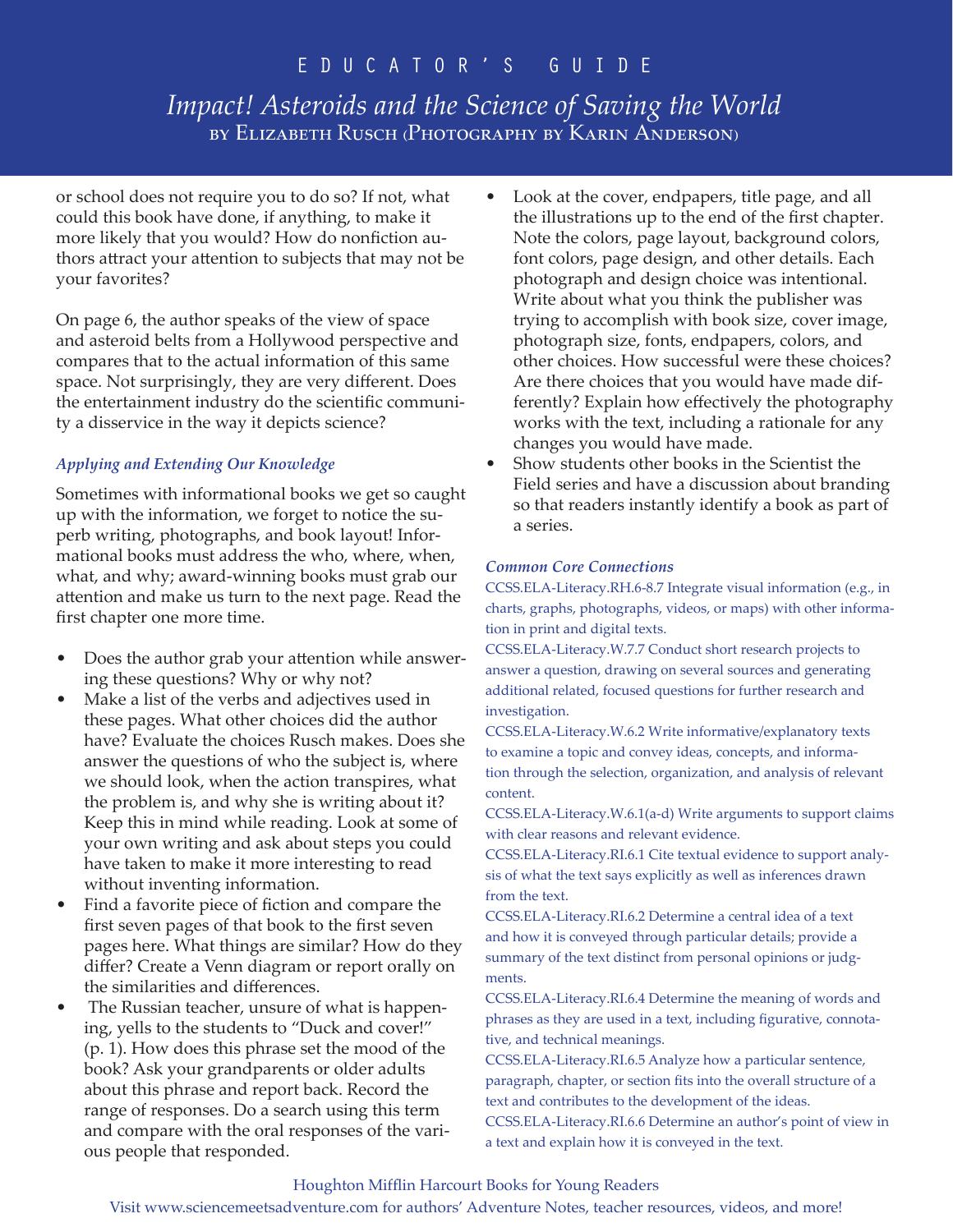*Impact! Asteroids and the Science of Saving the World* by Elizabeth Rusch (Photography by Karin Anderson)

CCSS.ELA-Literacy.RI.6.9 Compare and contrast one author's presentation of events with that of another (e.g., a memoir written by, and a biography on, the same person).

We learn in the first chapter that the Chelyabinsk asteroid caused roofs to collapse more than 50 miles (80 km) away at School No. 37 and caused damage that extended 60 miles (96.56 km) from impact. The asteroid was as tall as a six-story building.

- Prepare a presentation that shows what areas would have been affected had this asteroid fallen in the center of your city. Draw a circle around your city with a 60–mile radius. [Note: the circle offers plenty of math extensions, such as the number of people affected, the number of buildings damaged, fiscal impacts, and more.]
- Find Chelyabinsk and create the same 60-mile radius. We know that 7,000 buildings were damaged. What cities and areas of note are in this circle? Research population numbers and predict where, besides Chelyabinsk, other damages were reported.
- Prepare a news report on this Chelyabinsk asteroid from the point of view of the landforms, flora, and fauna found in this part of the world. Research the plants and animals found in this lake. Nothing is mentioned in the text about what happened to this lake ecosystem. Write a fictional story, as if it were nonfiction reporting, on what happened to the lake and its geology, plants, and animals. Revise this writing after reading about the Chicxulub crater in chapter 4.
- We learn that size and shape and mass are factors that contribute to the destructive power of an asteroid like the one that blew up over Chelyabinsk. If you were designing a scenario for the most destructive asteroid possible, what shape would your asteroid be (assuming that it were still the same weight and size)? Where would it fall? Show a highlighted map of the region affected. Make sure to do research so that you do not forget to factor in things like what would happen to your shape entering the atmosphere with the friction and heat. Write a justification to support your location, asteroid shape, and other elements. Should several individuals or groups come up with very

different shapes and rationales, debate the merits of each and determine whether or not a consensus winner is possible.

- Divide your students into teams to investigate the relative effects of the asteroid. Prepare a spreadsheet or graphic that shows the effects monetarily and, when appropriate, physically (especially in ways that alter existing landforms, destroy iconic features, or inflict large-scale destruction on urban areas). Estimate the financial loss by looking at the value of property, businesses, houses, etc. Make sure to discuss the estimated long-term cost that covers things like decreases in tourist revenue, rebuilding expenses, etc.
- Page 5 shows pictures of asteroids that have been visited by spaceships as of 2014. Look at the previous activities and have groups explore, compare, and contrast the likely results if one of these asteroids had hit instead of the one that did.

## *Common Core Connections*

CCSS.ELA-Literacy.RH.6-8.7 Integrate visual information (e.g., in charts, graphs, photographs, videos, or maps) with other information in print and digital texts.

CCSS.ELA-Literacy.SL.7.5 Include multimedia components and visual displays in presentations to clarify claims and findings and emphasize salient points.

CCSS.ELA-Literacy.W.7.7 Conduct short research projects to answer a question, drawing on several sources and generating additional related, focused questions for further research and investigation.

CCSS.ELA-Literacy.W.6.2 Write informative/explanatory texts to examine a topic and convey ideas, concepts, and information through the selection, organization, and analysis of relevant content.

CCSS.ELA-Literacy.W.6.1(a-d) Write arguments to support claims with clear reasons and relevant evidence.

We read on page 7 that about once a year an asteroid as big as a car strikes the Earth, most doing very little damage.

- Perhaps with the help of a school library or public library, research this yearly occurrence. Make a list of the asteroids and map locations.
- Create a card for each, showing when it hit, how big it was, damage, shape, and mass, and other details. Include pictures, if possible.
- Prepare a poster for young students, explaining to

### Houghton Mifflin Harcourt Books for Young Readers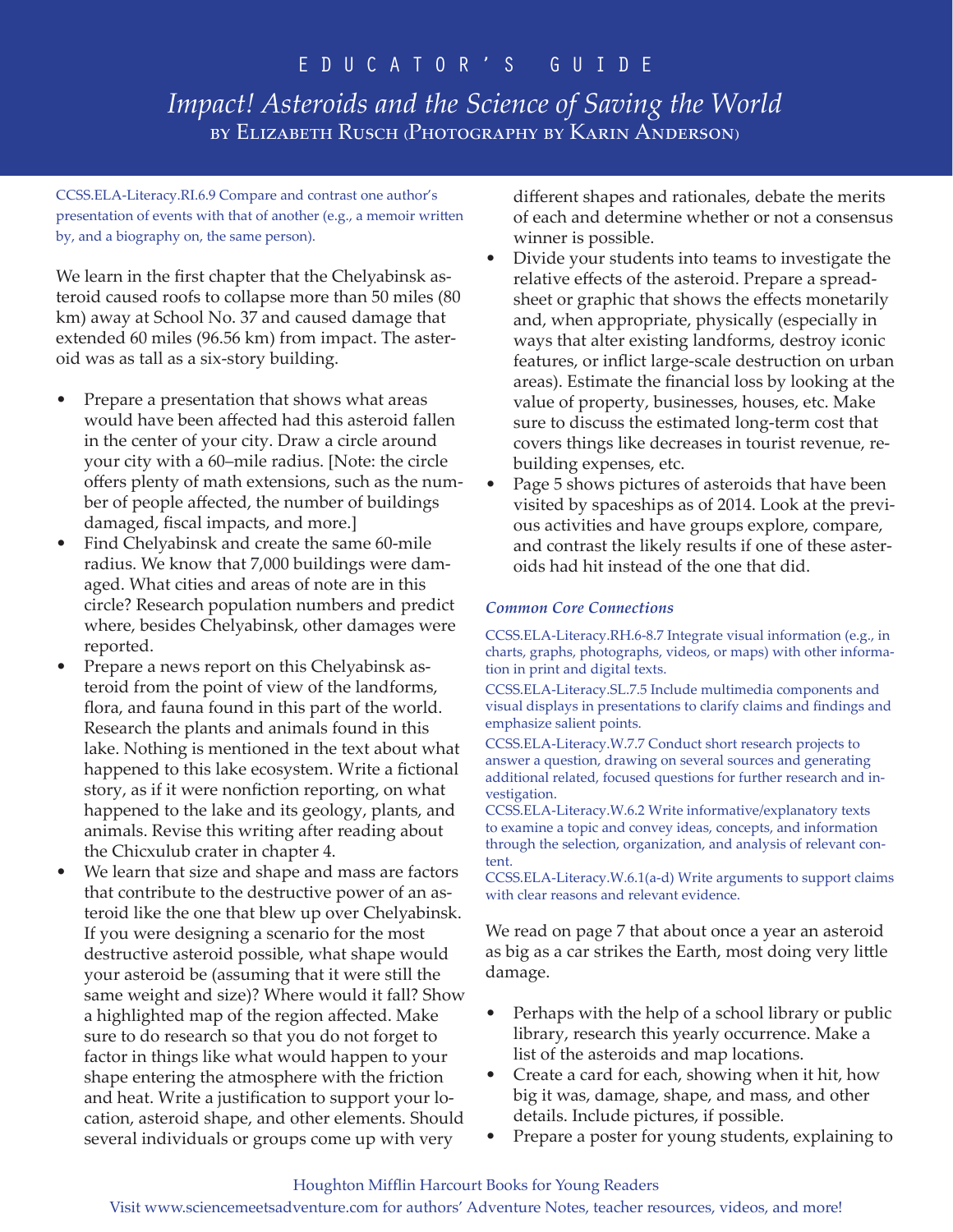*Impact! Asteroids and the Science of Saving the World* by Elizabeth Rusch (Photography by Karin Anderson)

them why asteroids as big as cars hitting Earth's atmosphere are not usually a problem. The goal is to show young students, in a way they can understand, how the gasses in our atmosphere protect us. Write an annotation for the poster explaining key topics, including a glossary that puts scientific terms in simple but clear language. Write a rationale justifying your poster approach.

#### *Common Core Connections*

CCSS.ELA-Literacy.RH.6-8.7 Integrate visual information (e.g., in charts, graphs, photographs, videos, or maps) with other information in print and digital texts. CCSS.ELA-Literacy.W.7.7 Conduct short research projects to an-

swer a question, drawing on several sources and generating additional related, focused questions for further research. CCSS.ELA-Literacy.W.6.2 Write explanatory texts to examine a topic and convey ideas, concepts, and information through the selection, organization, and analysis of relevant content. CCSS.ELA-Literacy.W.6.1(a-d) Write arguments to support claims with clear reasons and relevant evidence.

The Birth of the Solar System sidebar on page 6 includes this sentence: "But the truth is, most of the asteroid belt is just cold, black, empty space." Now look at the photo just before page 1. Watch one of the Star Wars asteroid clips, such as this one, www.youtube. com/watch?v=KvJDItC6tE0.

- Why does Hollywood get the actual science so wrong? Prepare an Animoto video showing what this scene would look like if it were based on science. Would it be as entertaining?
- What responsibility does the entertainment industry have in accurately portraying science information? Assign sides to debate the question: Is Hollywood misleading millions of students by purposely distorting scientific information?
- Could you develop a storyline that uses "cold, black, empty space" as a means to generate suspense and interest in people traveling through an asteroid belt? Create a trailer for an invented movie in which accurate science information is the source of the suspense and viewer interest. Share these and have the class provide feedback on what does or does not work for them. Come to a consensus and share the favorite with the whole school or with your extended community.
- An interesting extension would be to have students

report on movies from a science perspective, such as these folks do: screenrant.com/most-accurate-scifi-science-fiction-movies-all-time. This link shows movies with accurate information. Perhaps the class can come up with a scale that factors in how much of the movie includes science information and how accurately the science scenes are depicted. Entertainment value might be a factor as well. Each movie could also include a brief annotation. Bonus points if students are able to model it after the Torino Scale found on page 54.

#### *Common Core Connections*

CCSS.ELA-Literacy.RH.6-8.7 Integrate visual information (e.g., in charts, graphs, photographs, videos, or maps) with other information in print and digital texts.

CCSS.ELA-Literacy.SL.7.5 Include multimedia components and visual displays in presentations to clarify claims and findings and emphasize salient points.

CCSS.ELA-Literacy.W.7.7 Conduct short research projects to answer a question, drawing on several sources and generating additional related, focused questions for further research.

CCSS.ELA-Literacy.W.6.1(a-d) Write arguments to support claims with clear reasons and relevant evidence.

CCSS.ELA-Literacy.RI.6.4 Determine the meaning of words and phrases as they are used in a text, including figurative, connotative, and technical meanings.

CCSS.ELA-Literacy.RI.6.7 Integrate information presented in different media or formats as well as in words to develop a coherent understanding of a topic.

The study of asteroids has changed a lot from the days in which folks used to sing about "falling stars." Look at this version: tmbw.net/wiki/Lyrics:What\_Is\_A\_ Shooting\_Star%3F by Hy Zaret and Lou Singer recorded in 1959.

- Write song lyrics, and, if possible, work with a music teacher to compose music that does an accurate job of explaining things such as a fireball, asteroid, meteorite, comet, or any other term.
- The book tells us that we probably would not see meteorites falling but that we might hear them. The American Meteor Society speaks of the invisible "dark flight" of a meteorite (www.amsmeteors. org/fireballs/faqf/#8). And after the popping stops, any meteoroids that are now meteorites because they landed are only recognized (if at all) because of how different they appear compared to other rocks. Perhaps this invisible, dark flight deserves a

#### Houghton Mifflin Harcourt Books for Young Readers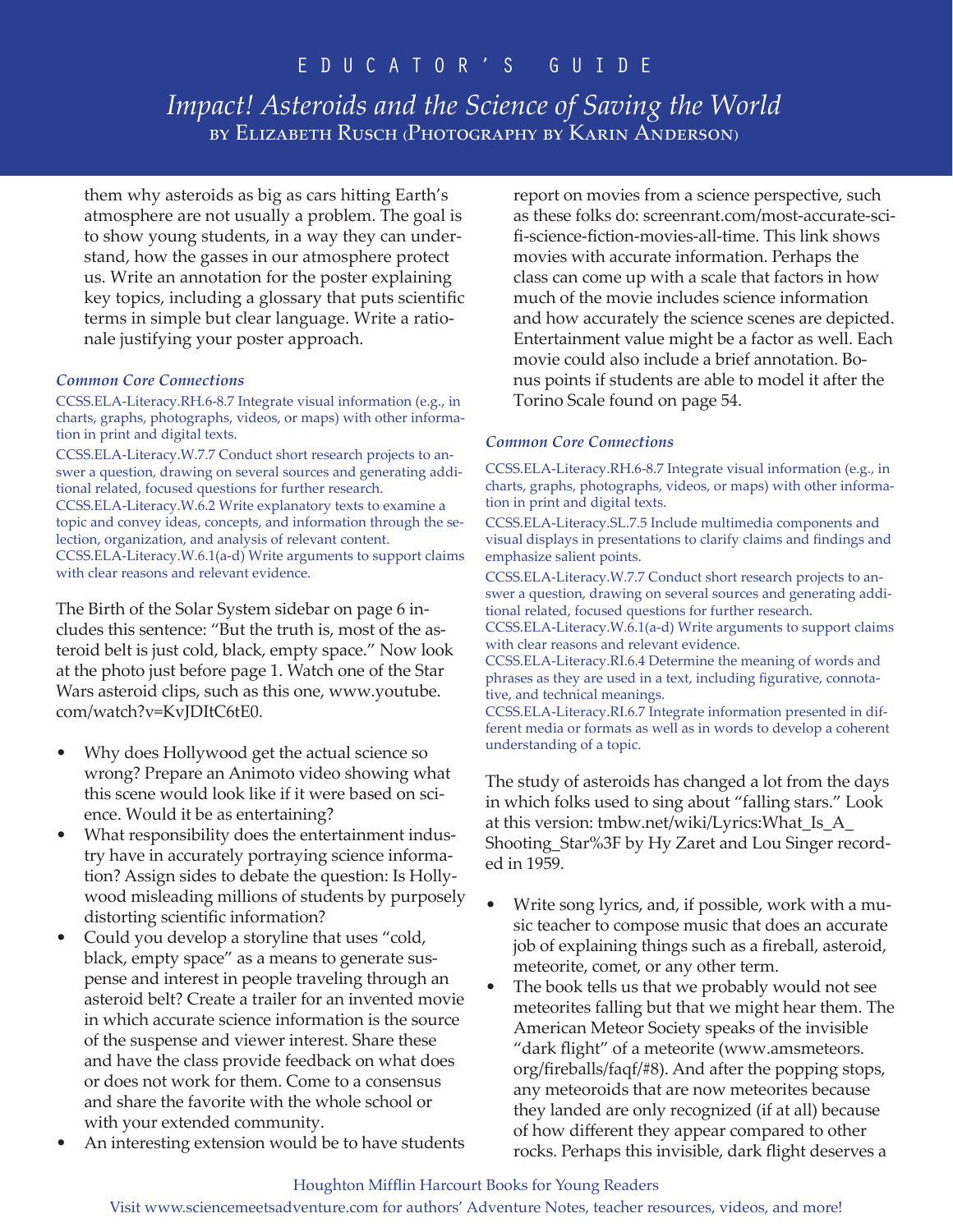# *Impact! Asteroids and the Science of Saving the World* by Elizabeth Rusch (Photography by Karin Anderson)

poem (or song, picture book, illustration, play, or musical). Check to make sure that your science information is accurate. Does your writing reinforce Rusch's purpose and point of view?

• Perform or display your work. Answer questions from those attending about the science involved in your interpretation.

### *Common Core Connections*

CCSS.ELA-Literacy.SL.7.4 Present claims and findings, emphasizing salient points in a focused, coherent manner with pertinent descriptions, facts, details, and examples; use appropriate eye contact, adequate volume, and clear pronunciation.

CCSS.ELA-Literacy.W.6.2 Write informative/explanatory texts to examine a topic and convey ideas, concepts, and information through the selection, organization, and analysis of relevant content.

CCSS.ELA-Literacy.W.6.1(a-d) Write arguments to support claims with clear reasons and relevant evidence.

CCSS.ELA-Literacy.RI.6.7 Integrate information presented in different media or formats as well as in words to develop a coherent understanding of a topic or issue.

CCSS.ELA-Literacy.RI.6.4 Determine the meaning of words and phrases as they are used in a text, including figurative, connotative, and technical meanings.

CCSS.ELA-Literacy.RI.6.5 Analyze how a particular sentence, paragraph, chapter, or section fits into the overall structure of a text and contributes to the development of the ideas. CCSS.ELA-Literacy.RI.6.6 Determine an author's point of view

or purpose in a text and explain how it is conveyed in the text.

Chapters 3 and 4 detail the research done on the Meteor Crater in Arizona and the Chicxulub Crater in the Yucatán Peninsula of Mexico. David Kring is the scientist credited for solving the mystery of why dinosaurs disappeared and the role that these large asteroids had in that process. Even today, however, a quick search for why dinosaurs are extinct produces more than just Kring's asteroid answer. We see theories about volcanoes, disease, and food-chain imbalances, along with suggestions that it is still a mystery.

- How much of a mystery is it where you live? Interview a group of students and adults.
- Depending on your results, prepare a flier, essay, or podcast that reinforces the science that Dr. Kring has done to prove the reason behind the demise of the dinosaurs.
- The text on page 30 says, "When David studied a borehole sample taken from a crater in Mexico,

he discovered that this contains shocked quartz, which can be made by only one thing: an asteroid impact." Write an explanation of why only an asteriod can cause this effect.

- Why is the presence of iridium that matched other samples another clue that helped Kring prove that an asteroid had destroyed the dinosaurs? Prepare an explanation of how scientists matched the iridium found in other locations. Why is this significant? Write an explanation for why this is compelling proof.
- In several places we see pictures of meteorites and read descriptions of what they look like. It is clear that meteorites are not obviously different from the rocks we have on Earth. The scientists say that finding a meteorite is often a matter of noticing a rock that does not seem to match the others. Have students look for anomalous rocks on your school grounds. Play a game in which students collect rocks that are mostly the same, but add one rock that is, upon inspection, different because of one or more attributes. Have other students try to guess the one that should be tested to see if it is a meteorite. The students should describe the one they cast to play the part of the possible meteorite and include why the rock selected is different.

### *Common Core Connections*

CCSS.ELA-Literacy.RH.6-8.7 Integrate visual information (e.g., in charts, graphs, photographs, videos, or maps) with other information in print and digital texts.

CCSS.ELA-Literacy.SL.7.5 Include multimedia components and visual displays in presentations to clarify claims and findings and emphasize salient points.

CCSS.ELA-Literacy.W.7.7 Conduct short research projects to answer a question, drawing on several sources and generating additional related, focused questions for further research and investigation.

CCSS.ELA-Literacy.RI.6.4 Determine the meaning of words and phrases as they are used in a text, including figurative, connotative, and technical meanings.

CCSS.ELA-Literacy.W.6.1(a-d) Write arguments to support claims with clear reasons and relevant evidence.

CCSS.ELA-Literacy.SL.7.4 Present claims and findings, emphasizing salient points in a focused, coherent manner with pertinent descriptions, facts, details, and examples; use appropriate eye contact, adequate volume, and clear pronunciation.

On page 38 we see a graph of the sky showing the parts of the sky that scientists and asteroid hunters

### Houghton Mifflin Harcourt Books for Young Readers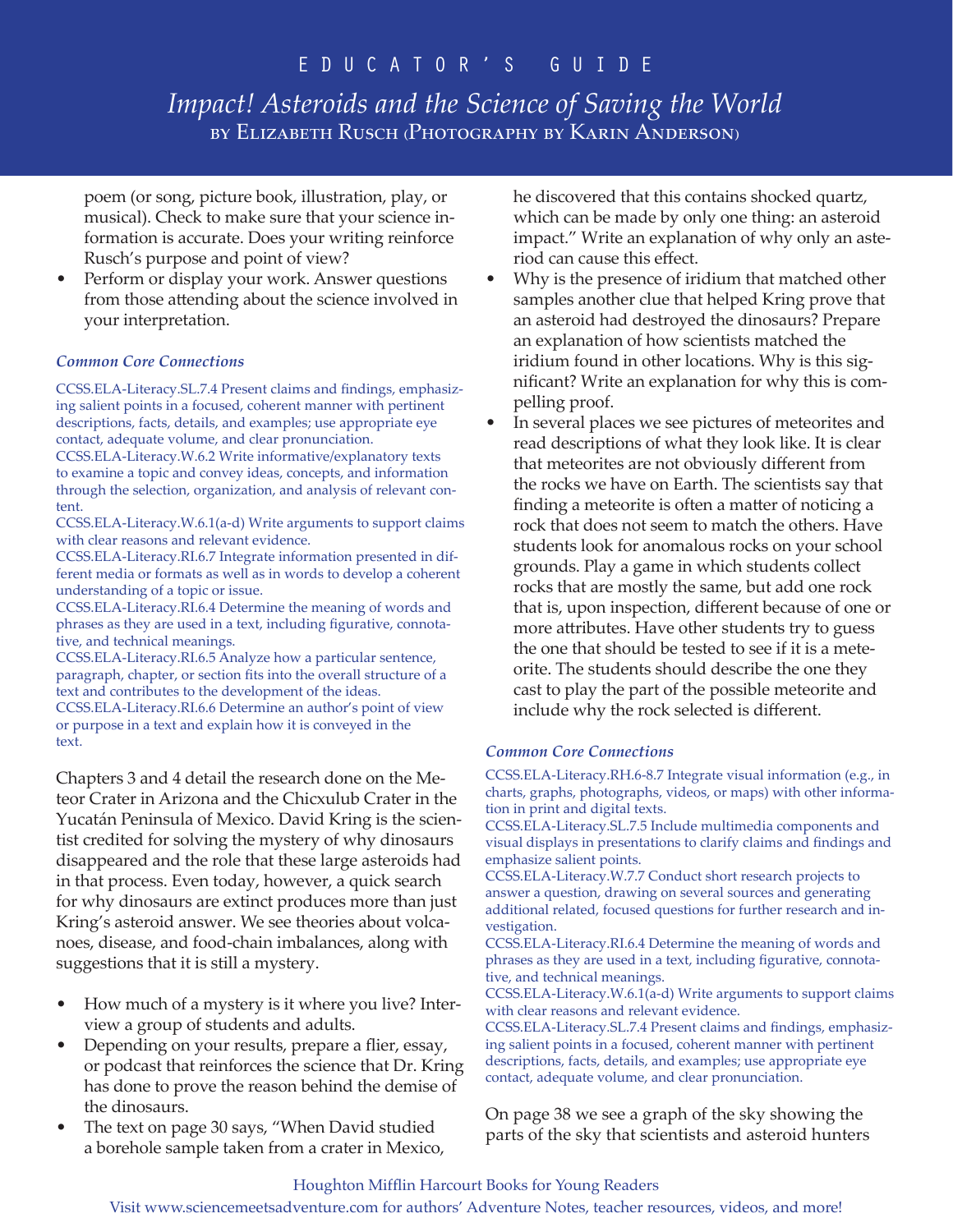# *Impact! Asteroids and the Science of Saving the World* by Elizabeth Rusch (Photography by Karin Anderson)

have searched. The photos on pages 40 and 41 show the process of identifying an object moving through the sky. In these pictures, the reader is assisted with red circles drawn around the potential asteroid. In the second chapter, we see that the search involves establishing a grid, walking and looking for something that seems out of place. Searching for asteroids involves hour after hour of staring at pictures of the night sky without the aid of red circles.

- Make copies of a picture of the night sky. Use the one, for example, just before page 1. Add a white dot about the same size as one of the middle-sized white dots (not the smallest and not the biggest) to four of the copies. As in the photos on pages 40–41, have these dots start at the left and move to the right in a line on an angle. Photocopy this set of four images so that students are not given texture or paper clues. Give them a copy of just the photo. See if they can find the additions.
- A lot of this work depends on the ability to know exactly where to look and how to detect differences. Have a student place a small rock inconspicuously somewhere on your school grounds. This rock should be one that the students can identify, but not one that is obviously different. Have this student come back and tell a group of students where it is. See if they can find it. Have them write clear directions on how to get to the spot. If possible, have them test their directions on a group of students coming to this activity for the first time. Refine and rewrite as the experience of students using these directions dictate.
- Now have students do the same rock-hiding exercise, but this time students will include the GPS coordinates for where the rock is located. Using Google Maps, zoom into the location of your school. Print out maps for students and have them insert and label a grid showing the precise location where the rock's placement. Share the exact GPS location, which can be found online: www. findlatitudeandlongitude.com. Have students practice finding the rock using the coordinates only. Then do this again including both the coordinates and a verbal description of where to look by the person hiding the rock. Have students discuss how to make this search easier. Discuss

the different ways students labeled their grids. If students still had trouble finding the rock, have them come to an agreement how to make this easier.

• This work searching for asteroids requires patience and a strong attention to detail. Have students discuss how suited they are to this type of work and steps one would need to take to do this job well. Use the work they did identifying the "asteroid" above as the basis for this conversation. How long did it take? What is the range of times? What is the median time? If you were on the slow side, what would you need to do to improve? How do scientists deal with the tedium of searching day after day, night after night?

### *Common Core Connections*

CCSS.ELA-Literacy.RH.6-8.7 Integrate visual information (e.g., in charts, graphs, photographs, videos, or maps) with other information in print and digital texts.

CCSS.ELA-Literacy.W.6.2 Write informative/explanatory texts to examine a topic and convey ideas, concepts, and information through the selection, organization, and analysis of relevant content.

CCSS.ELA-Literacy.W.6.1(a-d) Write arguments to support claims with clear reasons and relevant evidence.

CCSS.ELA-Literacy.RST.6-8.3 Follow precisely a multistep procedure when carrying out experiments, taking measurements, or performing technical tasks.

CCSS.ELA-Literacy.SL.7.4 Present claims and findings, emphasizing salient points in a focused, coherent manner with pertinent descriptions, facts, details, and examples; use appropriate eye contact, adequate volume, and clear pronunciation.

In chapter 6, we read about tracking asteroids by detecting infrared light. We read on page 47 that scientists detected 34,000 asteroids.

- Give one student a warm rock and have other students find it using an infared camera. See page 47 for other ideas for using an infrared camera.
- Later on page 48, Rusch informs us that the team pointed the telescope into deep space to cool it down. "The blackness of space is so cold that just by looking at it, the telescope loses heat." How does this work? First record your own prediction for how this works. Then do research. Try contacting Beth Fabinsky, the author of the quote, for an explanation. If that does not work, post the ques-

#### Houghton Mifflin Harcourt Books for Young Readers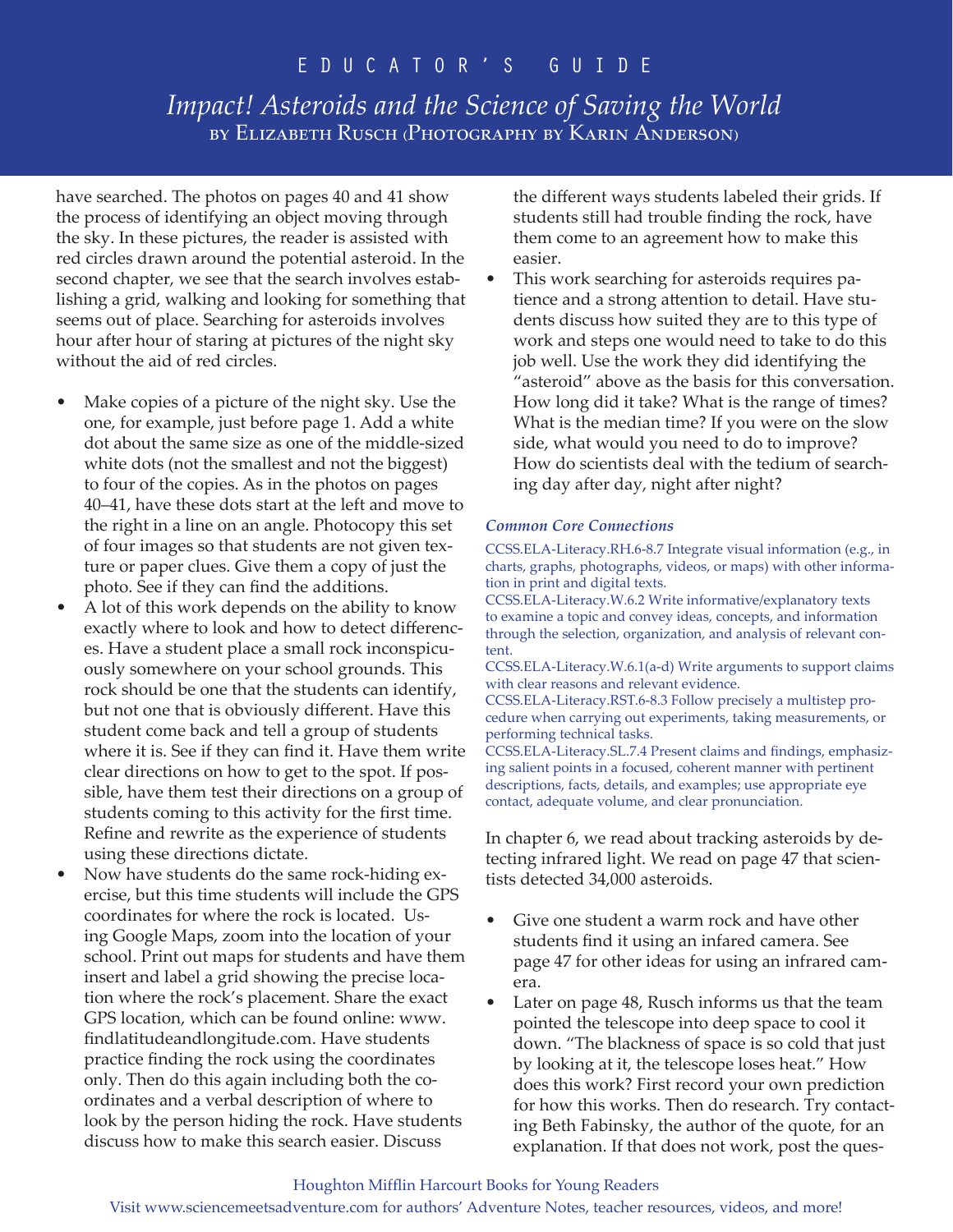# *Impact! Asteroids and the Science of Saving the World* by Elizabeth Rusch (Photography by Karin Anderson)

tion on Elizabeth Rusch's website (www.elizabethrusch.com/about).

- When Amy Mainser heard that NASA wanted her team to turn NEOWISE back on, it involved "a lot of science writing" (p. 49). We learned that a lot of preparation was involved; it is not just a simple matter of turning on a satellite or computer. Why was writing involved? What steps needed to happen? As above, try contacting the people involved to hear firsthand how this process works.
- Mainser was also concerned that the telescope might not work after all this time. It did, but what were the possible scenarios for NEOWISE not working? Have groups come up with a list. Any scenario proposed must include a justification based on the text or on research.
- On page 50, we learn that scientists are measuring asteroid sizes and how reflective the surfaces are, with the hope of discovering what the asteroids are made of. Mainser says, "A very, very important part is trying to understand the composition . . . for science—and for the planetary defense." How does this work? Why do lighter asteroids indicate they are rocky, etc.? Create a presentation showing why composition is important.
- Mainser uses the term "planetary defense." Prepare a persuasive essay for convincing an imaginary country to participate in a global effort to identify asteriods. Create a poster or brochure showing why participation is essential.

### *Common Core Connections*

CCSS.ELA-Literacy.RH.6-8.7 Integrate visual information (e.g., in charts, graphs, photographs, videos, or maps) with other information in print and digital texts.

CCSS.ELA-Literacy.SL.7.4 Present claims and findings, emphasizing salient points in a focused, coherent manner with pertinent descriptions, facts, details, and examples; use appropriate eye contact, adequate volume, and clear pronunciation.

CCSS.ELA-Literacy.W.7.7 Conduct short research projects to answer a question, drawing on several sources and generating additional related, focused questions for further research and investigation.

CCSS.ELA-Literacy.W.6.1(a-d) Write arguments to support claims with clear reasons and relevant evidence.

CCSS.ELA-Literacy.RI.6.4 Determine the meaning of words and phrases as they are used in a text, including figurative, connotative, and technical meanings.

CCSS.ELA-Literacy.RI.6.5 Analyze how a particular sentence, paragraph, chapter, or section fits into the overall structure of a text and contributes to the development of the ideas. CCSS.ELA-Literacy.RI.6.6 Determine an author's point of view or purpose in a text and explain how it is conveyed. CCSS.ELA-Literacy.SL.7.4 Present claims and findings, emphasizing salient points in a focused, coherent manner with pertinent descriptions, facts, details, and examples; use appropriate eye contact, adequate volume, and clear pronunciation. CCSS.ELA-Literacy.RI.6.1 Cite textual evidence to support analysis of what the text says explicitly as well as inferences drawn from the text.

CCSS.ELA-Literacy.RI.6.2 Determine a central idea of a text and how it is conveyed through particular details; provide a summary of the text distinct from personal opinions.

The last chapter, entitled "How to Save the World," begins with a description of Apophis, an asteroid that crosses the Earth's path twice every 323 days. At first scientists calculated the odds of Apophis hitting Earth in 2029 at one in three hundred. These odds eventually dropped to one in forty-five. As work continued, scientists eventually concluded that Apophis was not a threat.

- This suspected threat refocused asteroid attention toward what we will do when we know an asteroid will hit the Earth—an 8 or higher on the Torino Scale. Read the scenarios about bombing, crashing into, pushing, vaporizing, and tugging asteroids. Write about which of these options or combination of options seems most worth pursuing and why. How would you deal with the possible dangerous side effects?
- Brainstorm ideas for dealing with dangerous asteroids with others and make a list. Evaluate the group options and come to a consensus concerning what scientists should do about dangerous asteroids. What would the backup plan be?
- Ninety-five percent of large asteroids have been discovered according to Mainser. How does Mainser know how many asteroids there are? Or is the point of this statement that there could still be a big one out there? The beginning of the book suggests that a big asteroid striking the Earth is more a question of when than if. After finishing this book, write a reflection of what scientists should be doing, and a projection for asteroid research in the next 25 years, particularly after the Asteroid Redirect Mission in December of 2020.
- Create a method for sharing the information in

### Houghton Mifflin Harcourt Books for Young Readers